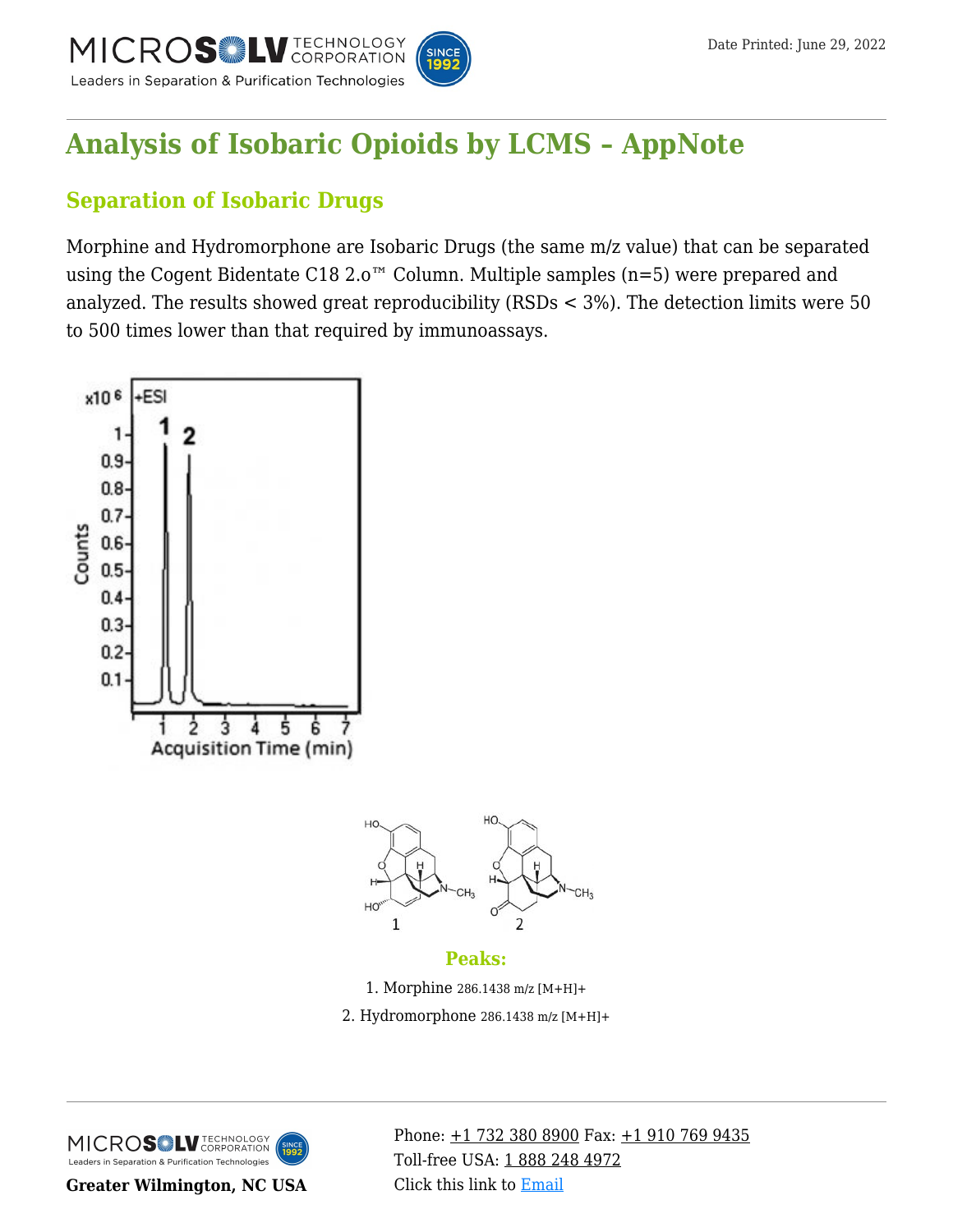**V** TECHNOLOGY MICROSIN Leaders in Separation & Purification Technologies



#### **Method Conditions**

**Column:** Cogent Bidentate C18 2.o™, 2.2μm, 120Å

**Catalog No.**: [40218-05P-2](https://www.mtc-usa.com/product-details/id/4115510)

**Dimensions:** 2.1 x 50 mm

#### **Mobile Phase:**

A: DI Water /  $0.1\%$  Formic Acid (v/v)

B: 50% Acetonitrile / 50% Methanol / 0.1% Formic Acid  $(v/v)$ 

#### **Gradient:**

| Time<br>(minutes) | %B |
|-------------------|----|
|                   | 5  |
| 4                 | 50 |
| 5                 | 90 |
| 6                 | 90 |
|                   | 5  |

# **Post Time:** 3 minutes

**Injection vol**.: 1μL

**Flow rate:** 0.4mL/minute

**Detection:** ESI – POS – Agilent 6210 MSD TOF Mass Spectrometer

**Sample:** The drugs were spiked into urine at a level of 50 ng/mL. Extraction method: Spiked urine sample was loaded into SPE cartridge I (Clean Screen Xcel™, UCT Bristol, PA, USA) and eluted with 0.78 mL of Acetonitrile, 200 µL of 2-Propanol, and 20 µL of Ammonia. After the elution, the sample was dried under N2 gas and dissolved in 100 µL of 50% Methanol / 50% DI Water / 0.1% Formic Acid. Before injection, the sample was filtered through a 0.45 μm Nylon Syringe Filter (MicroSolv Tech Corp.).

*Note: Opioids have been used as pain relieving drugs but are also abused as drugs producing feelings of euphoria. They are highly addictive. Nearly three out of four drug overdoses involve pain killers, so the screening of this class of drugs in urine or plasma samples is very important.*

MICROS LU TECHNOLOGY Leaders in Separation & Purification Technologies

**Greater Wilmington, NC USA**

Phone:  $\pm$ 1 732 380 8900 Fax:  $\pm$ 1 910 769 9435 Toll-free USA: [1 888 248 4972](#page--1-0) Click this link to [Email](https://www.mtc-usa.com/contact)